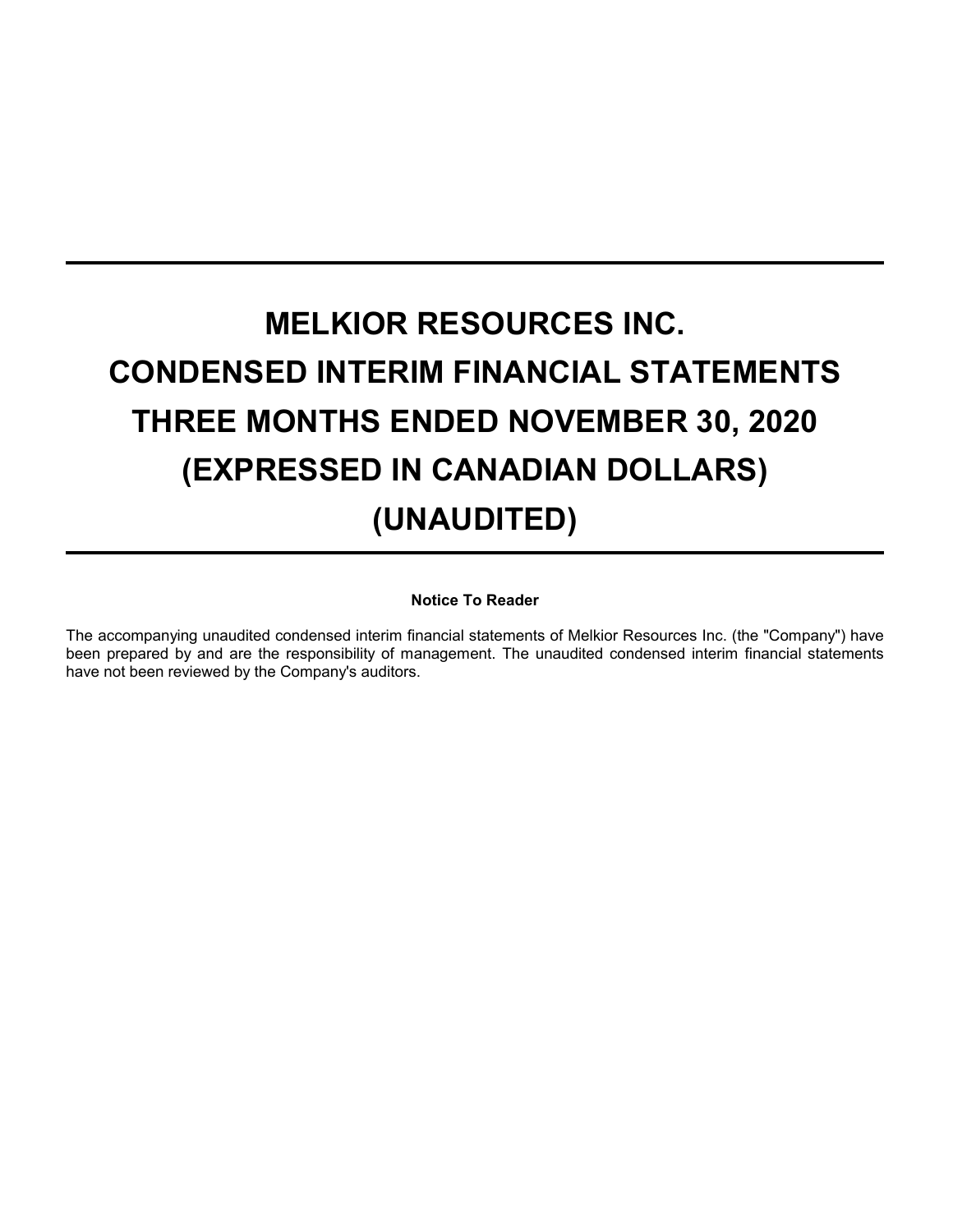# **Melkior Resources Inc. Condensed Interim Statements of Financial Position**

**(Expressed in Canadian Dollars) Unaudited**

|                                                     | As at<br>November 30,<br>2020 |    |                |  |
|-----------------------------------------------------|-------------------------------|----|----------------|--|
| <b>ASSETS</b>                                       |                               |    |                |  |
| <b>Current assets</b>                               |                               |    |                |  |
| Cash                                                | \$<br>1,867,124               | \$ | 523,862        |  |
| Sales tax receivable and other receivables (note 6) | 57,051                        |    | 716,885        |  |
| Prepaid expenses                                    | 55,620                        |    | 13,000         |  |
| Marketable securities (note 7)                      | 340,000                       |    | 340,000        |  |
| <b>Total current assets</b>                         | 2,319,795                     |    | 1,593,747      |  |
| <b>Non-current assets</b>                           |                               |    |                |  |
| Exploration and evaluation assets (note 8)          | 11,003,253                    |    | 10,782,506     |  |
| <b>Total assets</b>                                 | \$<br>13,323,048              | \$ | 12,376,253     |  |
| <b>EQUITY AND LIABILITIES</b>                       |                               |    |                |  |
| <b>Current liabilities</b>                          |                               |    |                |  |
| Accounts payable and accrued liabilities (note 10)  | \$<br>152,273                 | \$ | 105,209        |  |
| Flow-through share liability (note 9(b))            | 124,174                       |    | 176,522        |  |
| <b>Total liabilities</b>                            | 276,447                       |    | 281,731        |  |
| <b>Equity</b>                                       |                               |    |                |  |
| Share capital (note 9)                              | 47,775,250                    |    | 46,775,250     |  |
| Contributed surplus (note 9)                        | 5,208,370                     |    | 5,208,370      |  |
| <b>Deficit</b>                                      | (39, 937, 019)                |    | (39, 889, 098) |  |
| <b>Total equity</b>                                 | 13,046,601                    |    | 12,094,522     |  |
| <b>Total equity and liabilities</b>                 | \$<br>13,323,048              | \$ | 12,376,253     |  |

The accompanying notes to the unaudited condensed interim financial statements are an integral part of these statements.

Going concern (note 2)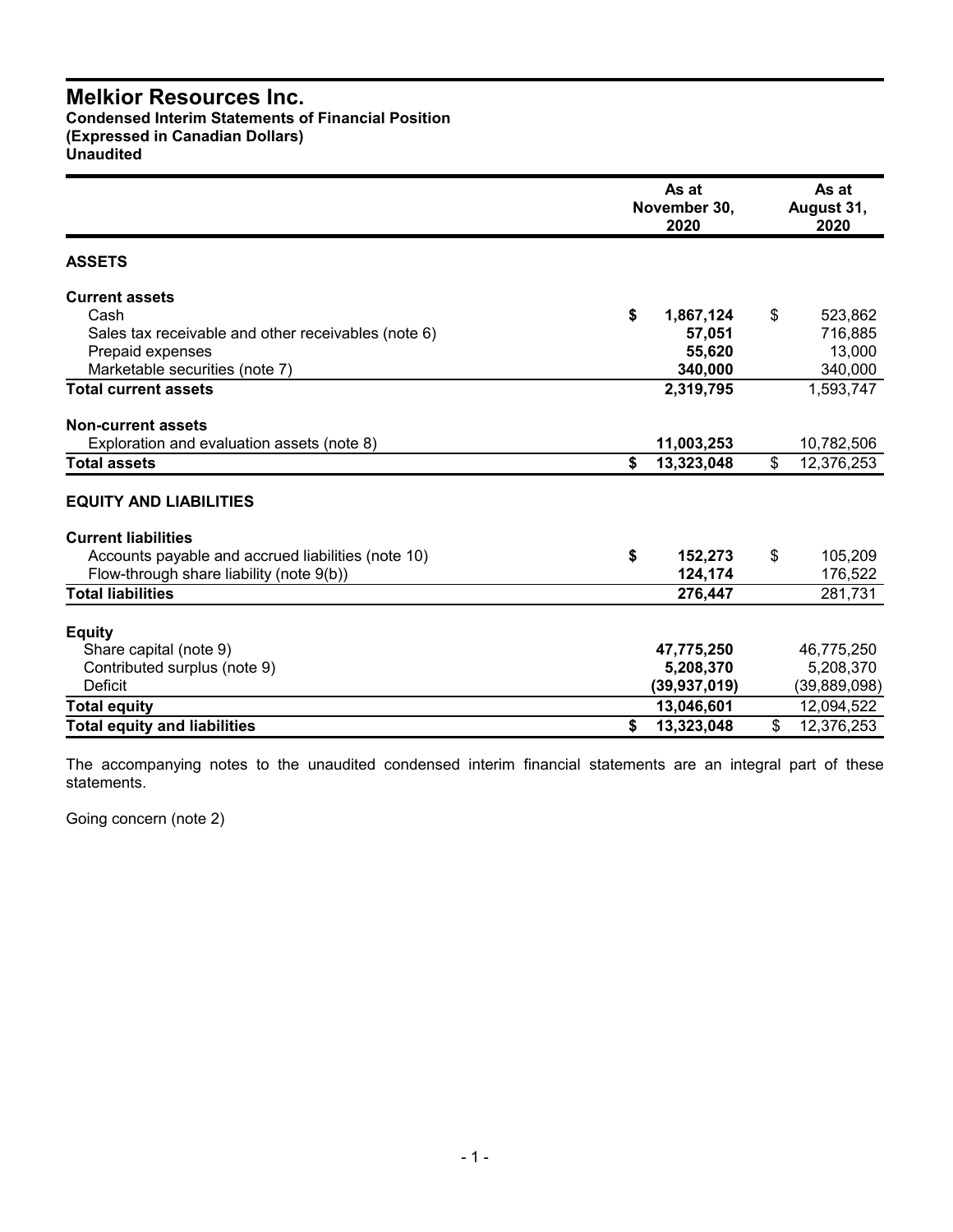# **Melkior Resources Inc.**

**Condensed Interim Statements of Comprehensive Loss (Expressed in Canadian Dollars) Unaudited**

|                                                                          |    | <b>Three Months Three Months</b><br>Ended<br>November 30, November 30,<br>2020 |    | <b>Ended</b><br>2019 |
|--------------------------------------------------------------------------|----|--------------------------------------------------------------------------------|----|----------------------|
| <b>Expenses</b>                                                          |    |                                                                                |    |                      |
| Consulting and management fees (note 10)                                 | \$ | 34,750                                                                         | \$ | 15,675               |
| Marketing                                                                |    | 14,708                                                                         |    |                      |
| Office and general                                                       |    | 6,341                                                                          |    | 5,043                |
| Professional fees (note 10)                                              |    | 32,010                                                                         |    | 11,386               |
| Regulatory fees (note 10)                                                |    | 12,460                                                                         |    | 6,448                |
| Travel and promotion                                                     |    |                                                                                |    | 315                  |
| Net loss before other items                                              |    | (100, 269)                                                                     |    | (38, 867)            |
| <b>Other items</b>                                                       |    |                                                                                |    |                      |
| Interest income                                                          |    |                                                                                |    | 1,550                |
| Loss on marketable securities (note 7)                                   |    |                                                                                |    | (33, 386)            |
| Other income                                                             |    | 52,348                                                                         |    | 24,219               |
| Net and comprehensive loss for the period                                | \$ | (47,921)                                                                       | \$ | (46,484)             |
|                                                                          |    |                                                                                |    |                      |
| Basic and diluted net loss per share                                     | S  | (0.00)                                                                         | S  | (0.00)               |
| Weighted average number of common shares outstanding - Basic and diluted |    | 20,914,805                                                                     |    | 19,365,725           |

The accompanying notes to the unaudited condensed interim financial statements are an integral part of these statements.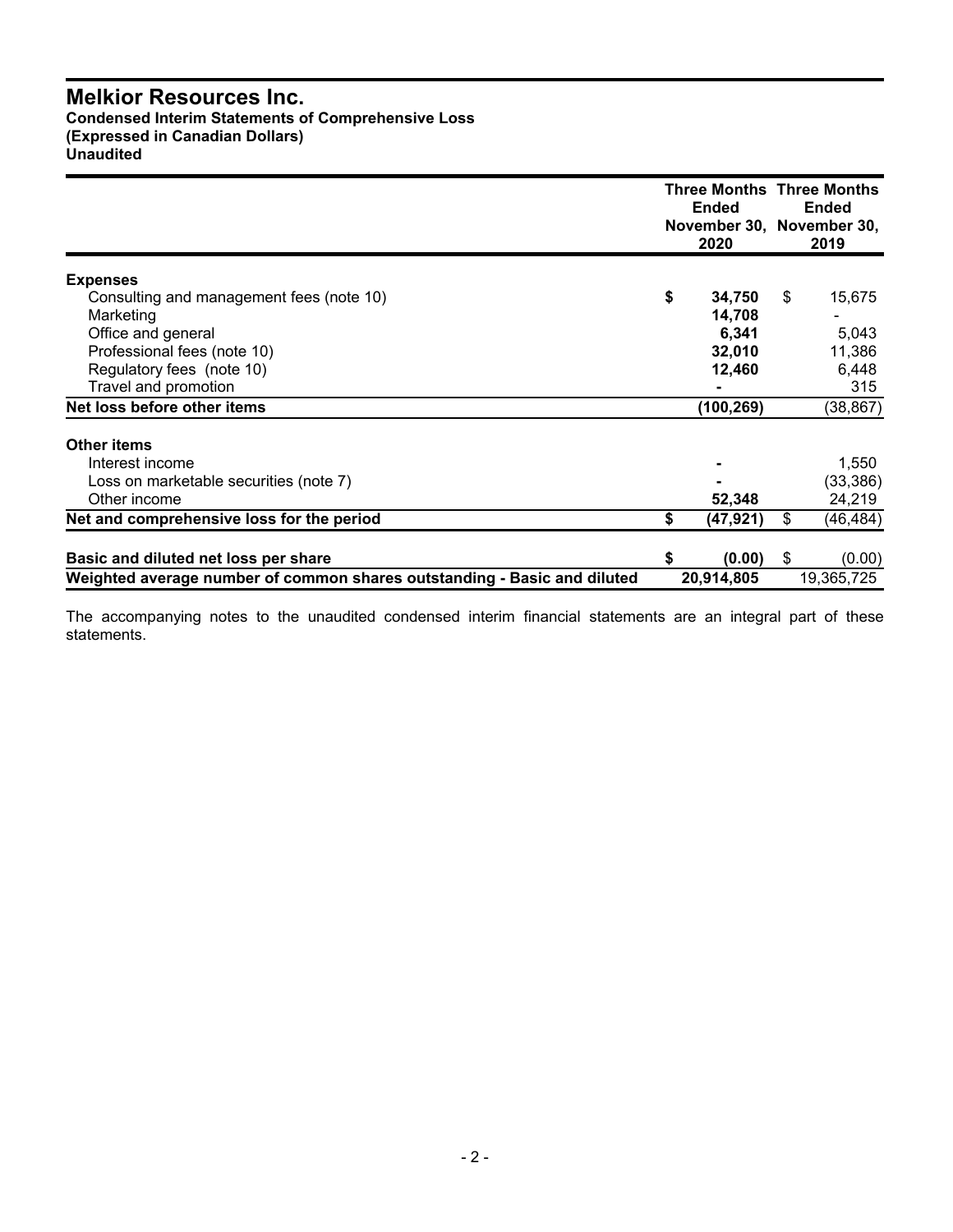# **Melkior Resources Inc. Condensed Interim Statements of Cash Flows (Expressed in Canadian Dollars) Unaudited**

|                                                | <b>Three Months Three Months</b><br><b>Ended</b><br>November 30, November 30,<br>2020 |      | <b>Ended</b><br>2019 |
|------------------------------------------------|---------------------------------------------------------------------------------------|------|----------------------|
| <b>Operating activities</b>                    |                                                                                       |      |                      |
| Net loss for the period                        | \$<br>(47, 921)                                                                       | - \$ | (46, 484)            |
| Adjustments for:                               |                                                                                       |      |                      |
| Loss on marketable securities                  |                                                                                       |      | 33,386               |
| Interest income                                |                                                                                       |      | (1,550)              |
| Other income                                   | (52, 348)                                                                             |      | (24, 219)            |
| Changes in non-cash working capital items:     |                                                                                       |      |                      |
| Sales tax receivable and other receivables     | (40, 165)                                                                             |      | 474                  |
| Prepaid expenses                               | (42, 620)                                                                             |      | (200)                |
| Amounts payable and other liabilities          | 47.064                                                                                |      | 28,355               |
| Net cash used in operating activities          | (135,990)                                                                             |      | (10, 238)            |
| <b>Investing activities</b>                    |                                                                                       |      |                      |
| Exploration and evaluation assets expenditures | (220, 747)                                                                            |      | (223, 467)           |
| Interest income                                |                                                                                       |      | 1,550                |
| Net cash used in investing activities          | (220, 747)                                                                            |      | (221, 917)           |
| <b>Financing activities</b>                    |                                                                                       |      |                      |
| Shares issued for cash, net of issue costs     | 1,699,999                                                                             |      | $\blacksquare$       |
| Net cash provided by financing activities      | 1,699,999                                                                             |      | $\blacksquare$       |
| Net change in cash                             | 1,343,262                                                                             |      | (232, 155)           |
| Cash, beginning of period                      | 523,862                                                                               |      | 1,023,410            |
| Cash, end of period                            | \$<br>1,867,124                                                                       | \$   | 791,255              |

The accompanying notes to the unaudited condensed interim financial statements are an integral part of these statements.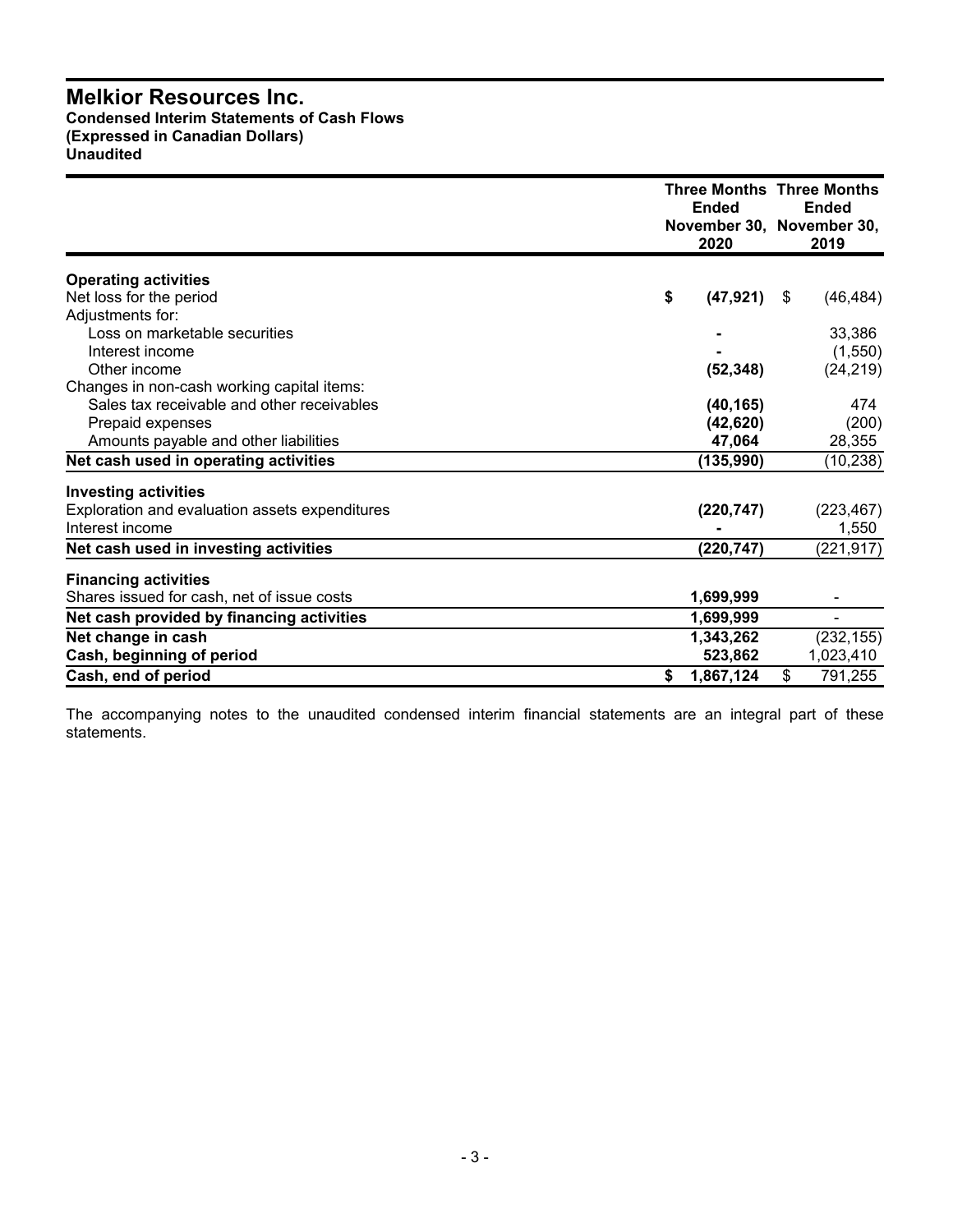# **Melkior Resources Inc.**

**Condensed Interim Statements of Changes in Equity (Expressed in Canadian Dollars) Unaudited**

|                                                                   |                     | Share capital           |    |                               |                                           |                        |
|-------------------------------------------------------------------|---------------------|-------------------------|----|-------------------------------|-------------------------------------------|------------------------|
|                                                                   | Number of<br>shares | <b>Share</b><br>capital |    | <b>Contributed</b><br>surplus | <b>Deficit</b>                            | Total                  |
| Balance, August 31, 2019<br>Net comprehensive loss for the period | 19,365,725          | 46,244,273<br>S         | æ. | 4,798,370                     | \$ (39,252,737) \$ 11,789,906<br>(46.484) | (46, 484)              |
| Balance, November 30, 2019                                        | 19,365,725          | 46,244,273<br>S.        | S. | 4,798,370                     | \$ (39,299,221) \$ 11,743,422             |                        |
| Balance, August 31, 2020                                          | 20,049,420          | 46,775,250<br>S         | S. | 5,208,370                     | \$ (39,889,098) \$ 12,094,522             |                        |
| Shares issued for cash<br>Net comprehensive loss for the period   | 1.250.000           | 1.000.000               |    | $\overline{\phantom{0}}$      | (47, 921)                                 | 1,000,000<br>(47, 921) |
| Balance, November 30, 2020                                        | 21,299,420          | \$47,775,250            |    | 5,208,370                     | \$ (39,937,019) \$ 13,046,601             |                        |

The accompanying notes to the unaudited condensed interim financial statements are an integral part of these statements.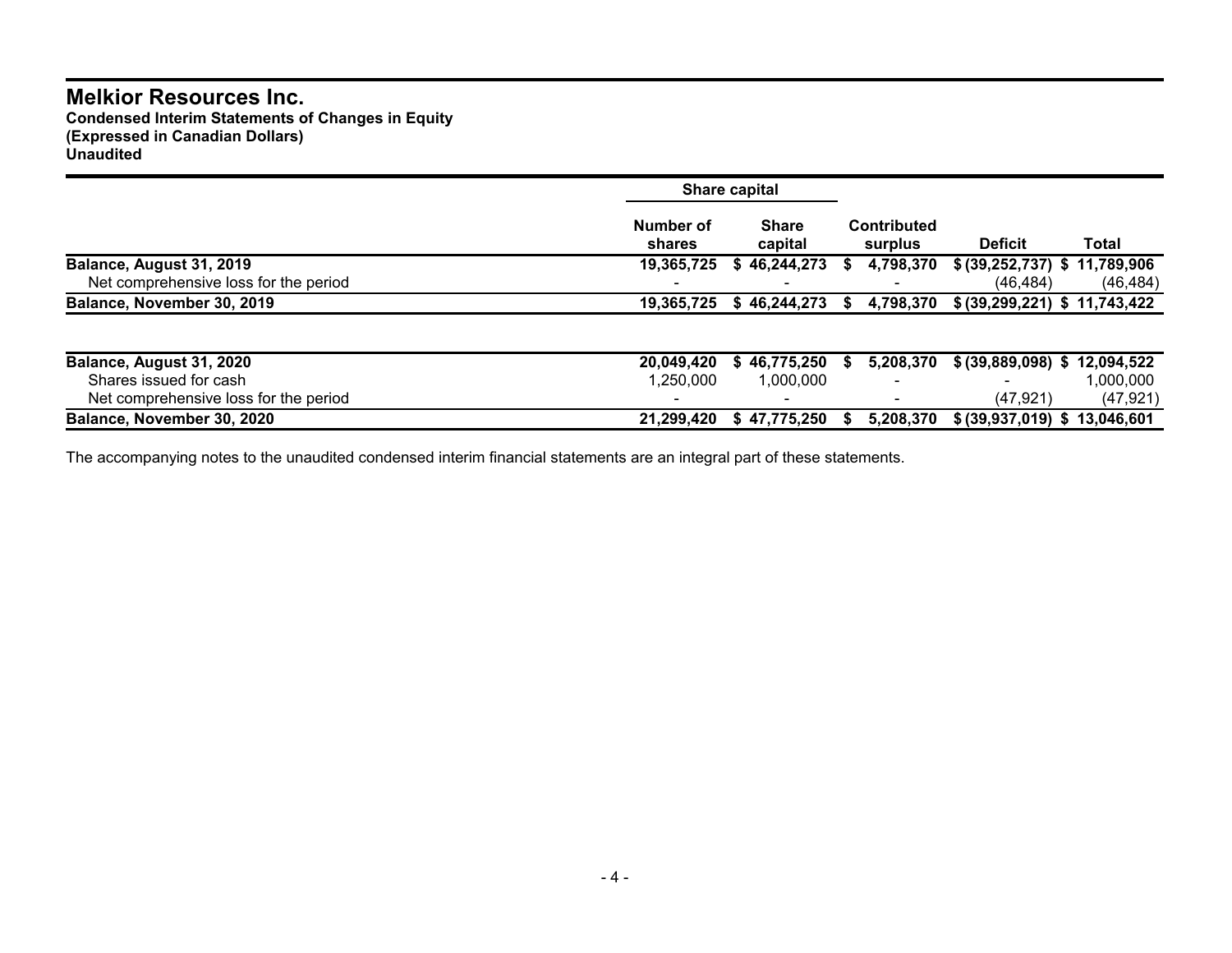# **1. Nature of operations**

Melkior Resources Inc. (the ''Company''), incorporated under the *Business Corporations Act* (Canada), is a junior mining exploration company operating in Canada. The Company's operations include the acquisition and exploration of mineral properties in Canada. The address of the registered office is 1680 – 200 Burrard Street, Vancouver, BC, Canada, V6C 3L6, and its principal place of business is 207 - 66 Brousseau Avenue, Timmins, Ontario, Canada, P4N 5Y2. The Company's shares are listed on the TSX Venture Exchange ("TSX-V") under the symbol "MKR", on the OTCQX Exchange in the United States under the symbol "MKRIF" and on the Frankfurt Stock Exchange under the symbol "MEK".

On January 24, 2018, at the Annual General and Special Meeting, the shareholders voted to approve the continuation of the Company into British Columbia under the *Business Corporations Act (British Columbia*) from federal jurisdiction. The continuation took effect on February 20, 2018.

# **2. Going concern**

These financial statements have been prepared on the basis of accounting principles applicable to a going concern, which assumes that the Company will continue in operation for the foreseeable future and will be able to realize its assets and discharge its liabilities in the normal course of operations.

The Company's operations could be significantly adversely affected by the effects of a widespread global outbreak of a contagious disease, including the recent outbreak of respiratory illness caused by COVID-19. The Company cannot accurately predict the impact COVID-19 will have on its operations and the ability of others to meet their obligations with the Company, including uncertainties relating to the ultimate geographic spread of the virus, the severity of the disease, the duration of the outbreak, and the length of travel and quarantine restrictions imposed by governments of affected countries. In addition, a significant outbreak of contagious diseases in the human population could result in a widespread health crisis that could adversely affect the economies and financial markets of many countries, resulting in an economic downturn that could further affect the Company's operations and ability to finance its operations.

The Company has incurred a net loss during the three months ended November 30, 2020 of \$47,921 (three months ended November 30, 2019 - income of \$(46,484)) and has a deficit at November 30, 2020 of \$39,937,019 (August 31, 2020 - \$39,889,098), has limited resources, no sources of operating cash flow and no assurances that sufficient funding will be available to continue operations for an extended period of time. The Company is in the exploration stage and, accordingly, has not yet commenced revenue-producing operations. These material uncertainties may cast significant doubt upon the Company's ability to continue as a going concern.

The application of the going concern concept is dependent upon the Company's ability to satisfy its liabilities as they become due and to obtain the necessary financing to complete the exploration and development of its mineral property interests, the attainment of profitable mining operations or the receipt of proceeds from the disposition of its mineral property interests. Management is actively engaged in the review and due diligence on opportunities of merit in the mining sector and is seeking to raise the necessary capital to meet its funding requirements. There can be no assurance that management's plan will be successful.

If the going concern assumption were not appropriate for these financial statements then adjustments may be necessary in the carrying value of assets and liabilities, the reported expenses and the statements of financial position classifications used. Such adjustments could be material.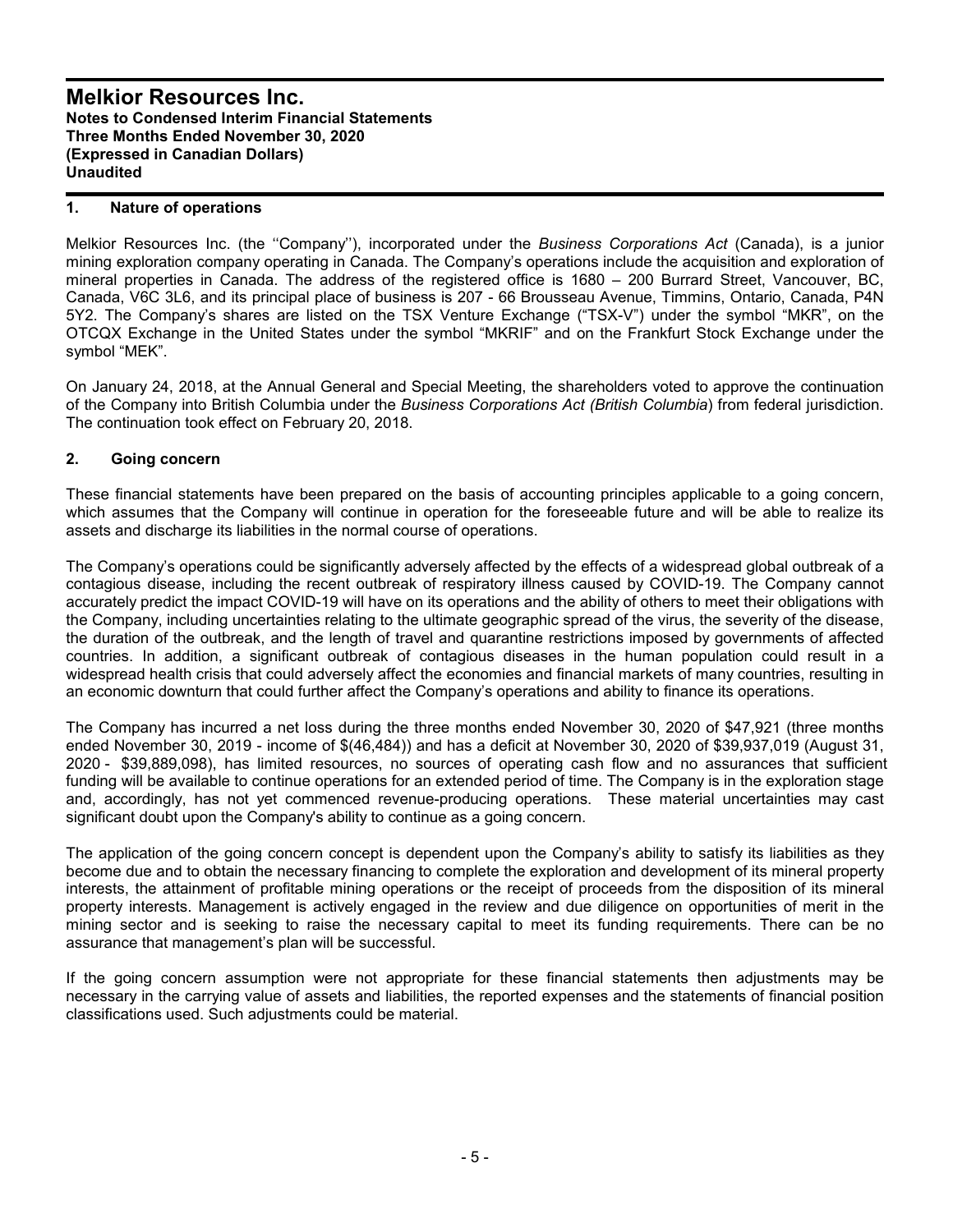## **3. Basis of presentation**

# **(a) Statement of compliance**

The unaudited condensed interim financial statements of the Company have been prepared in accordance with International Accounting Standard 34 *Interim Financial Reporting*.

The unaudited condensed interim financial statements of the Company should be read in conjunction with the Company's audited financial statements for the year ended August 31, 2020, which were prepared in accordance with International Financial Reporting Standards ("IFRS"), as issued by the International Accounting Standards Board ("IASB").

These unaudited condensed interim financial statements were reviewed by the Audit Committee and approved and authorized for issue by the Board of Directors on January 27, 2021.

## **(b) Basis of measurement**

These unaudited condensed interim financial statements have been prepared under the historical cost basis, except for financial instruments measured at vair value. These financial statements have been prepared under the accrual basis of accounting, except for cash flow information.

## **(c) Functional and presentation currency**

The unaudited condensed interim financial statements are presented in Canadian dollars, which is also the functional currency of the Company.

# **4. Significant accounting policies**

The unaudited condensed interim financial statements have been prepared, for all periods presented, following the same accounting policies and methods of computation as described in note 4 to the audited financial statements for the year ended August 31, 2020.

# **5. Critical accounting estimates and judgments**

The Company makes estimates and assumptions about the future that affect the reported amounts of assets and liabilities. Estimates and judgments are continually evaluated based on historical experience and other factors, including expectations of future events that are believed to be reasonable under the circumstances. In the future, actual experience may differ from these estimates and assumptions.

The effect of a change in an accounting estimate is recognized prospectively by including it in comprehensive income in the year of the change, if the change affects that year only, or in the year of the change and future years, if the change affects both.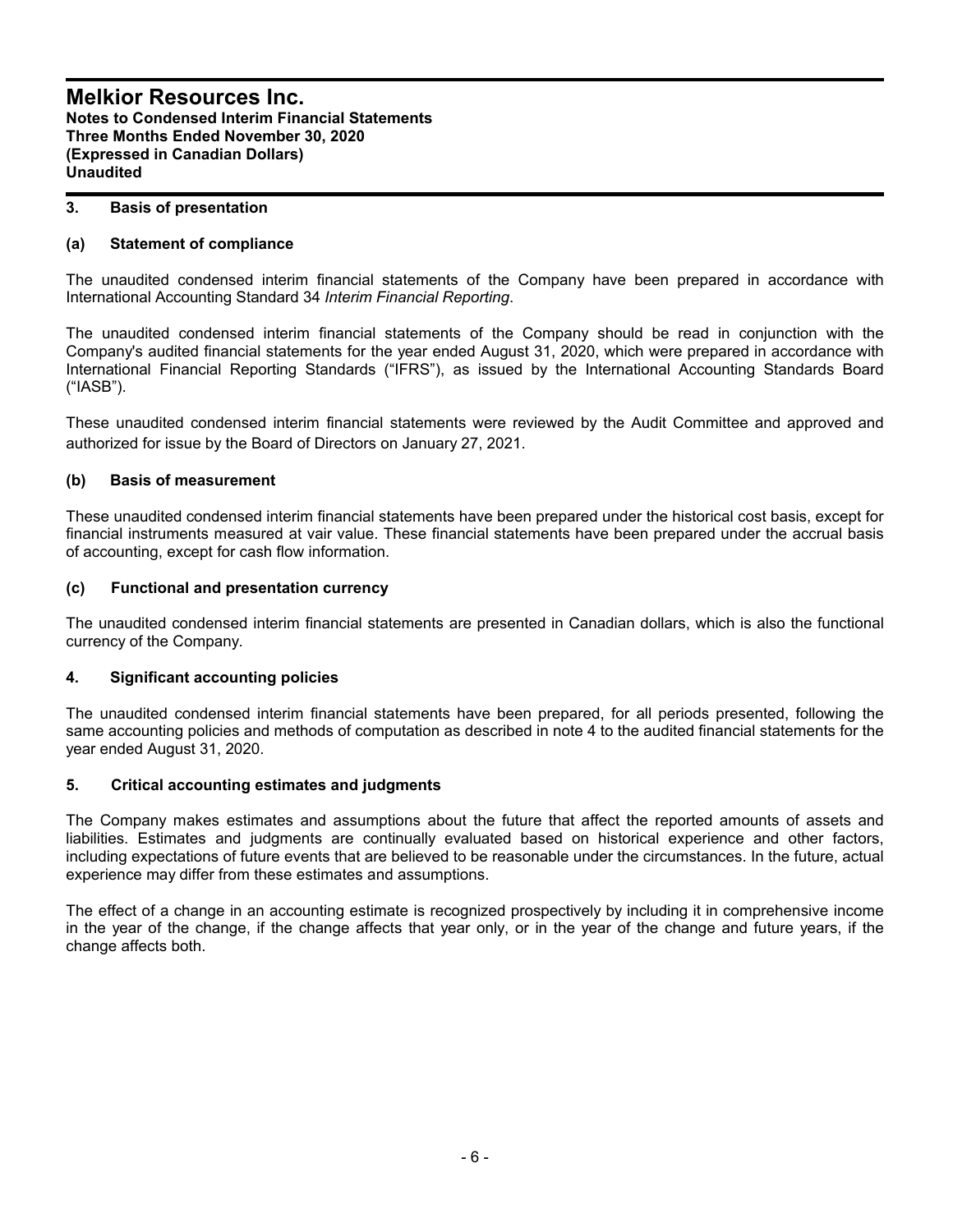# **5. Critical accounting estimates and judgments (continued)**

## Critical judgments in applying accounting policies

Information about critical judgments in applying accounting policies that have the most significant risk of causing material adjustment to the carrying amounts of assets and liabilities recognized in the financial statements within the next financial year are discussed below:

## *(a) Impairment of exploration and evaluation assets*

The application of the Company's accounting policy for exploration and evaluation expenditure and impairment of the capitalized expenditures requires judgment in determining whether it is likely that future economic benefits will flow to the Company, which may be based on assumptions about future events or circumstances. Estimates and assumptions made may change if new information becomes available. If, after expenditure is capitalized, information becomes available suggesting that the recovery of expenditure is unlikely, the amount capitalized is written off in the profit or loss in the year the new information becomes available.

## *(b) Title to mineral property interests*

Although the Company has taken steps to verify title to mineral properties in which it has an interest, these procedures do not guarantee the Company's title. Such properties may be subject to prior agreements or transfers and title may be affected by undetected defects.

#### *(c) Income taxes*

Significant judgment is required in determining the provision for income taxes. There are many transactions and calculations undertaken during the ordinary course of business for which the ultimate tax determination is uncertain. The Company recognizes liabilities and contingencies for anticipated tax audit issues based on the Company's current understanding of the tax law. For matters where it is probable that an adjustment will be made, the Company records its best estimate of the tax liability including the related interest and penalties in the current tax provision. Management believes they have adequately provided for the probable outcome of these matters; however, the final outcome may result in a materially different outcome than the amount included in the tax liabilities.

In addition, the Company recognizes deferred tax assets relating to tax losses carried forward to the extent that it is probable that taxable profit will be available against which a deductible temporary difference can be utilized. This is deemed to be the case when there are sufficient taxable temporary differences relating to the same taxation authority and the same taxable entity which are expected to reverse in the same year as the expected reversal of the deductible temporary difference, or in years into which a tax loss arising from the deferred tax asset can be carried back or forward. However, utilization of the tax losses also depends on the ability of the taxable entity to satisfy certain tests at the time the losses are recouped.

#### *(d) Going concern*

The assessment of the Company's ability to continue as a going concern requires significant judgment. The financial statements have been prepared on the basis of accounting principles applicable to a going concern, as disclosed in note 2.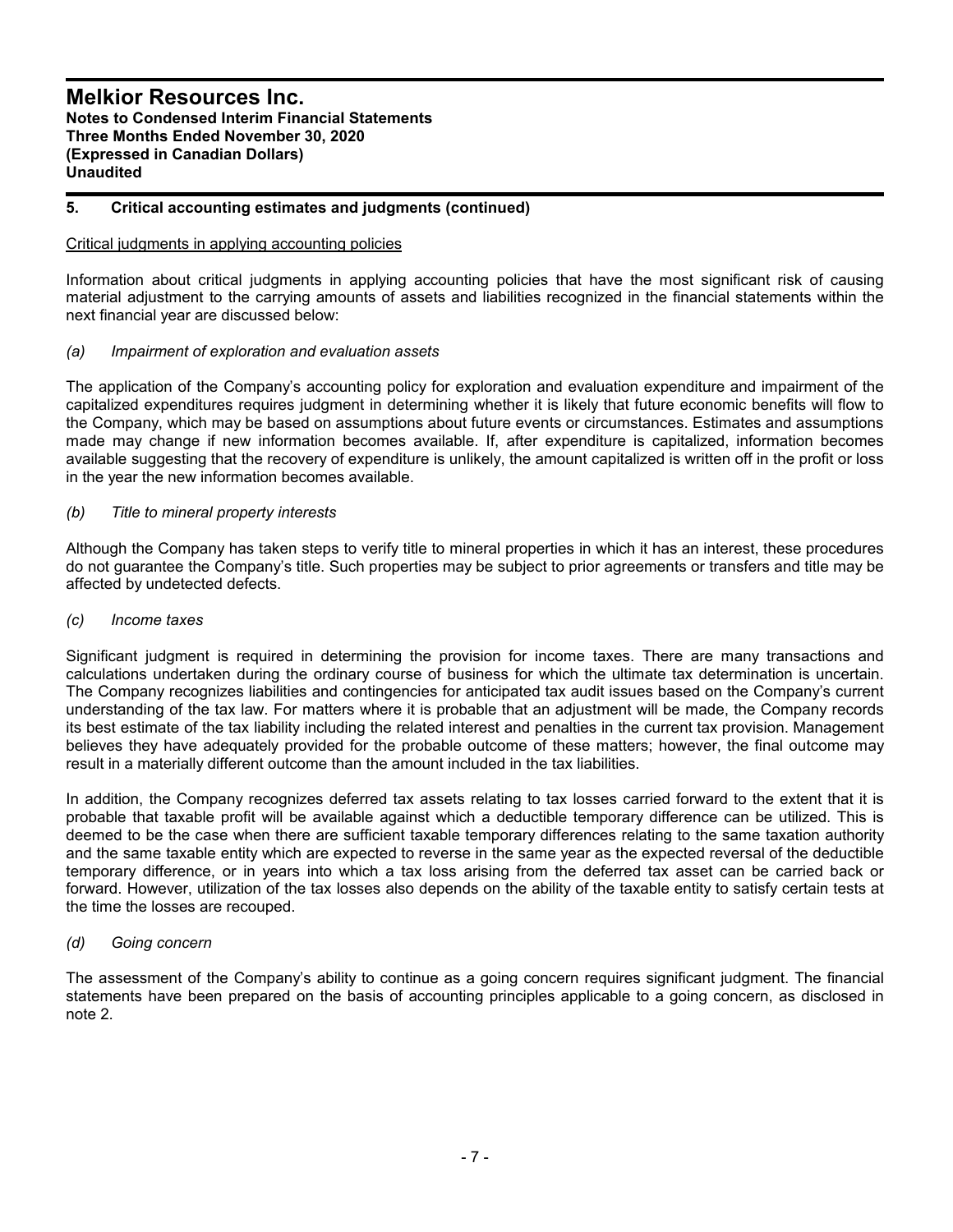## **5. Critical accounting estimates and judgments (continued)**

#### Key sources of estimation uncertainty

The following are key assumptions concerning the future and other key sources of estimation uncertainty that have a significant risk of resulting in material adjustments to the financial statements.

## *Decommissioning liabilities*

Rehabilitation provisions are created based on the Company's internal estimates. Assumptions, based on the current economic environment, are made which management believes are a reasonable basis upon which to estimate the future liability. These estimates take into account any material changes to the assumptions that occur when reviewed regularly by management. Estimates are reviewed annually and are based on current regulatory requirements. Significant changes in estimates of contamination, restoration standards and techniques will result in changes to provisions from year to year. Actual rehabilitation costs will ultimately depend on future market prices for the rehabilitation costs which will reflect the market condition at the time the rehabilitation costs are actually incurred. The final cost of the currently recognized rehabilitation provisions may be higher or lower than currently provided for. As at November 30, 2020, the Company has no known rehabilitation requirements and accordingly, no provision has been made.

## *Fair value of investments in unquoted equity investment*

The Company has \$300,000 investment in IR Battery Resources and Processing Inc., a private entity's shares. Management estimates cost approximates fair value as there is insufficient more recent information available to measure fair value. There are no indicators that cost might not be representative of fair value.

#### **6. Sales tax receivable and other receivables**

|                                  |   | As at<br>November 30,<br>2020 |    |         |
|----------------------------------|---|-------------------------------|----|---------|
| Sales tax receivable             | S | 57.051                        | \$ | 14,886  |
| Subscription receivable (note 9) |   | $\blacksquare$                |    | 699,999 |
| Other receivable                 |   | $\blacksquare$                |    | 2,000   |
|                                  |   | 57,051                        |    | 716,885 |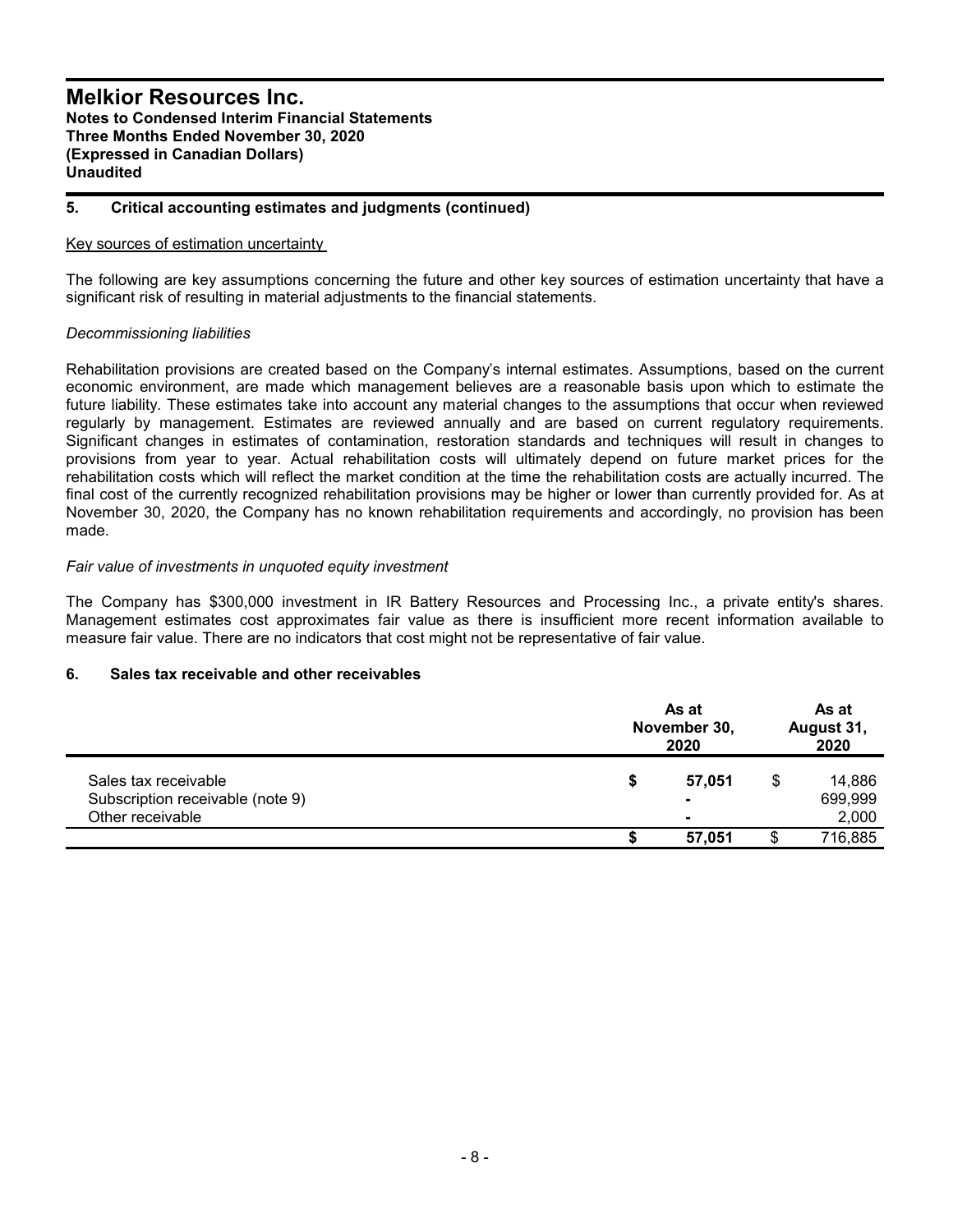# **7. Marketable securities**

All of the marketable securities held by the Company were acquired through current and prior year's property option and sales transactions with the below listed companies. The Company does not purchase shares of publicly-listed companies on the open market. As at November 30, 2020, the following securities were included in marketable securities:

|                                         | Number of<br>shares | <b>Acquisition</b><br>cost | <b>Fair value</b><br>adjustment |    | <b>Fair value</b>        |
|-----------------------------------------|---------------------|----------------------------|---------------------------------|----|--------------------------|
| Northcore Resources Inc.<br>CBLT Inc.   | 50.000<br>1,000,000 | 60,000<br>100.000          | (60,000)<br>(60,000)            | -S | $\blacksquare$<br>40.000 |
| IR Battery Resource and Processing Inc. | 600,000             | 300,000<br>460.000         | -<br>(120,000)                  | S  | 300,000<br>340,000       |

There were no activities during the three months ended November 30, 2020.

As at August 31, 2020, the following securities were included in marketable securities:

|                                          | Number of<br>shares | <b>Acquisition</b><br>cost | <b>Fair value</b><br>adjustment | Fair value        |
|------------------------------------------|---------------------|----------------------------|---------------------------------|-------------------|
| Northcore Resources Inc.<br>CBLT Inc.    | 50,000<br>1,000,000 | 60.000<br>100.000          | (60,000)<br>(60,000)            | \$<br>-<br>40.000 |
| IR Battery Resources and Processing Inc. | 600,000             | 300,000                    | $\blacksquare$                  | 300,000           |
|                                          |                     | 460,000                    | (120,000)                       | 340,000           |

During the year ended August 31, 2020:

The Company sold 50,000 shares of Osisko Mining Inc. for proceeds of \$152,961 and loss of \$22,039.

 The Company recognized an unrealized gain of \$25,000 from the change in the fair value of the marketable securities.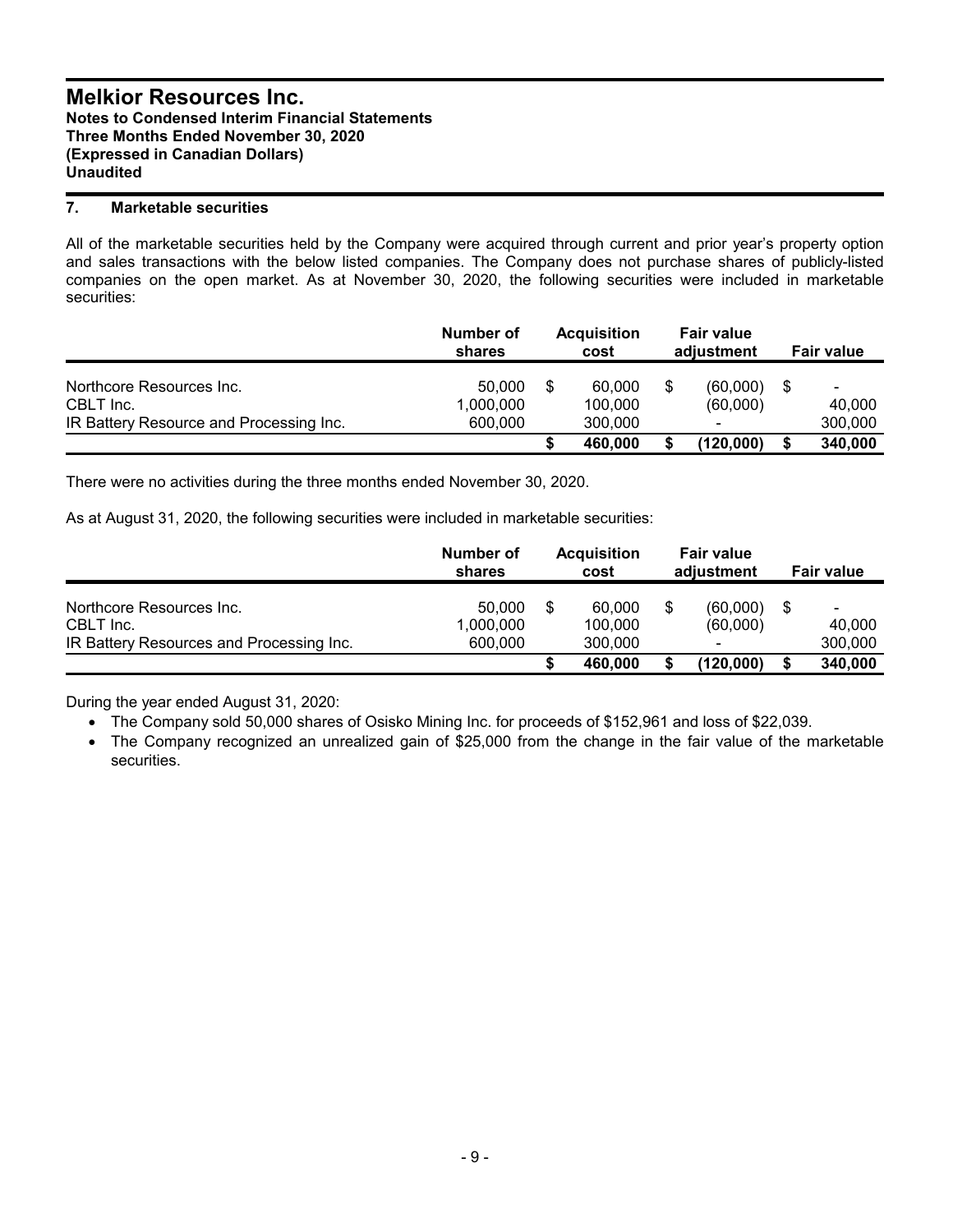# **Melkior Resources Inc.**

**Notes to Condensed Interim Financial Statements Three Months Ended November 30, 2020 (Expressed in Canadian Dollars) Unaudited**

# **8. Exploration and evaluation assets**

|                                                |                 | Quebec          |                |                          |                   | Ontario                 |         |                          |              |
|------------------------------------------------|-----------------|-----------------|----------------|--------------------------|-------------------|-------------------------|---------|--------------------------|--------------|
|                                                | Urban           |                 | Val d'Or       |                          | <b>Carscallen</b> |                         | Hemlo   |                          | <b>Total</b> |
| <b>Property acquisition costs</b>              |                 |                 |                |                          |                   |                         |         |                          |              |
| Balance, August 31, 2019                       | \$<br>71,935    | \$              |                | \$                       | 218,068           | \$                      | 144,272 | \$                       | 434,275      |
| Claim maintenance                              |                 |                 |                |                          |                   |                         | 7,650   |                          | 7,650        |
| Balance, November 30, 2019                     | 71,935          |                 | $\blacksquare$ |                          | 218,068           |                         | 151,922 |                          | 441,925      |
| Balance, August 31, 2020                       | 71,935          |                 | 7,410          |                          | 290,568           |                         | 152,922 |                          | 522,835      |
| Claim maintenance                              |                 |                 | 1,335          |                          |                   |                         |         |                          | 1,335        |
| Balance, November 30, 2020                     | \$<br>71,935    | $\overline{\$}$ | 8,745          | $\overline{\mathcal{S}}$ | 290,568           | $\overline{\mathbb{S}}$ | 152,922 | $\overline{\mathcal{L}}$ | 524,170      |
|                                                |                 |                 |                |                          |                   |                         |         |                          |              |
| <b>Property exploration costs</b>              |                 |                 |                |                          |                   |                         |         |                          |              |
| Balance, August 31, 2019                       | \$<br>2,188,972 | \$              |                | \$                       | 7,388,624         | \$                      | 275,148 | \$                       | 9,852,744    |
| Assays                                         |                 |                 |                |                          | 14,850            |                         |         |                          | 14,850       |
| Camp                                           | 15,898          |                 |                |                          |                   |                         |         |                          | 15,898       |
| Consulting                                     | 7,500           |                 |                |                          |                   |                         |         |                          | 7,500        |
| Drilling                                       |                 |                 |                |                          | 123,086           |                         |         |                          | 123,086      |
| Geology and prospecting                        | 8,577           |                 |                |                          | 8,350             |                         | 36,355  |                          | 53,282       |
| Geophysics                                     |                 |                 |                |                          |                   |                         | 1,200   |                          | 1,200        |
| Balance, November 30, 2019                     | 2,220,947       |                 | $\blacksquare$ |                          | 7,534,910         |                         | 312,703 |                          | 10,068,560   |
| Balance, August 31, 2020                       | 2,044,897       |                 | 35,199         |                          | 7,888,450         |                         | 291,125 |                          | 10,259,671   |
| Camp                                           | 25,724          |                 |                |                          | 4,016             |                         |         |                          | 29,740       |
| Consulting                                     |                 |                 |                |                          | 1,890             |                         | 920     |                          | 2,810        |
| Drilling                                       | 12,536          |                 |                |                          | 5,000             |                         |         |                          | 17,536       |
| Geochemistry                                   |                 |                 | 20,000         |                          |                   |                         |         |                          | 20,000       |
| Geology and prospecting                        |                 |                 | 149,326        |                          |                   |                         |         |                          | 149,326      |
| Balance, November 30, 2020                     | \$<br>2,083,157 | \$              | 204,525        | $\mathfrak{S}$           | 7,899,356         | $\mathfrak{S}$          | 292,045 |                          | \$10,479,083 |
| <b>Total exploration and evaluation assets</b> |                 |                 |                |                          |                   |                         |         |                          |              |
| August 31, 2020                                | \$<br>2,116,832 | \$              | 42,609         | \$                       | 8,179,018         | \$                      | 444,047 |                          | \$10,782,506 |
| November 30, 2020                              | \$<br>2,155,092 | \$              | 213,270        | \$                       | 8,189,924         | \$                      | 444,967 |                          | \$11,003,253 |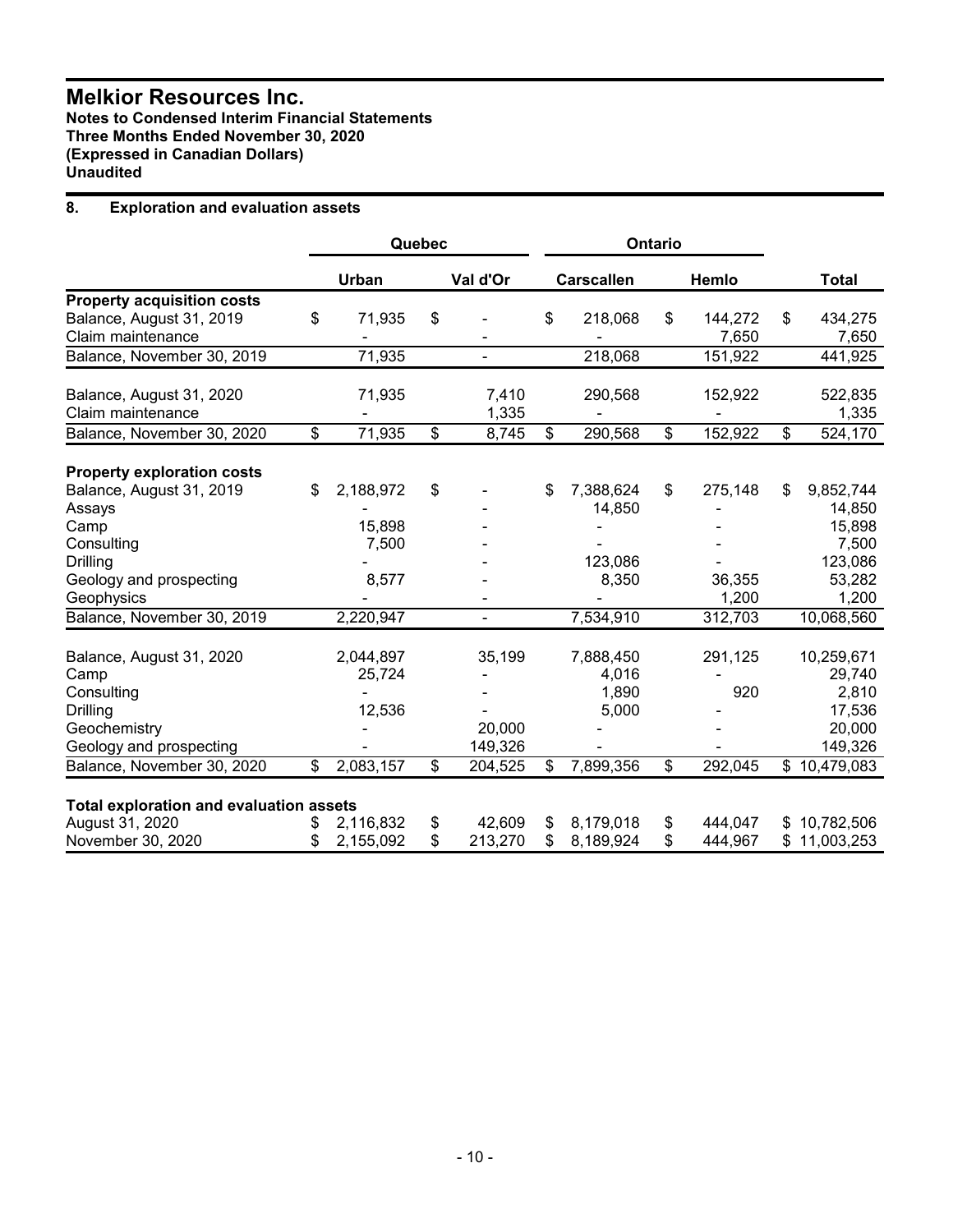# **8. Exploration and evaluation assets (continued)**

Quebec

# **(a) Urban**

During the year ended August 31, 2017, the Company acquired claims in the Urban area of Quebec through map staking. The Company has a 100% ownership in the claims and there is no net smelter return royalty ("NSR").

During the year ended August 31, 2018, the Company acquired additional claims through staking.

# **(b) Launay**

The Company retains a 1.5% NSR on the Launay property, of which one-half may be purchased by Beaufield for \$750,000.

# **(c) Val d'Or (formerly Tiblemont)**

The Company owns a 100% interest in three mineral claims in Tiblemont Township, Quebec. The Company owns a 100% interest in adjacent claims. On May 12, 2014, three claims were acquired for 20,000 common shares (valued at \$8,000) and a 2% NSR with an optional buy back of 1% for \$1,000,000. The Company wrote off capitalized costs of \$16,746 during the year ended August 31, 2017.

In April 2020, the Company entered into a purchase agreement to sell 100% interest in the three claims for a single cash payment of \$25,000.

In May 2020, the Company acquired 2 packages of claims.

Ontario

# **(d) Carscallen**

The Company holds a 100% interest in the Carscallen property, west of Timmins. Some claims are subject to a 1.5% NSR while another group of claims is subject to a 2% NSR, of which the Company may buy back one-half for \$1,000,000.

In October and November 2010, the Company signed three agreements to acquire 100% interests in additional mining claims in consideration of \$10,000 cash and two 2% NSR royalties, of which 1% can be repurchased for \$500,000 each.

In October 2013, the Company signed a memorandum of understanding ("MOU") with the Mattagami First Nations. As part of the MOU, the Company issued 20,000 common shares (valued at \$8,000) on December 23, 2013. The Company will pay 2% of all exploration costs eligible for assessment credit to the Mattagami First Nation.

On April 7, 2016, the Company issued 21,000 common shares (valued at \$8,400) for the acquisition of a 100% interest in an additional mining claim, totaling 64 hectares, from an arm's length party.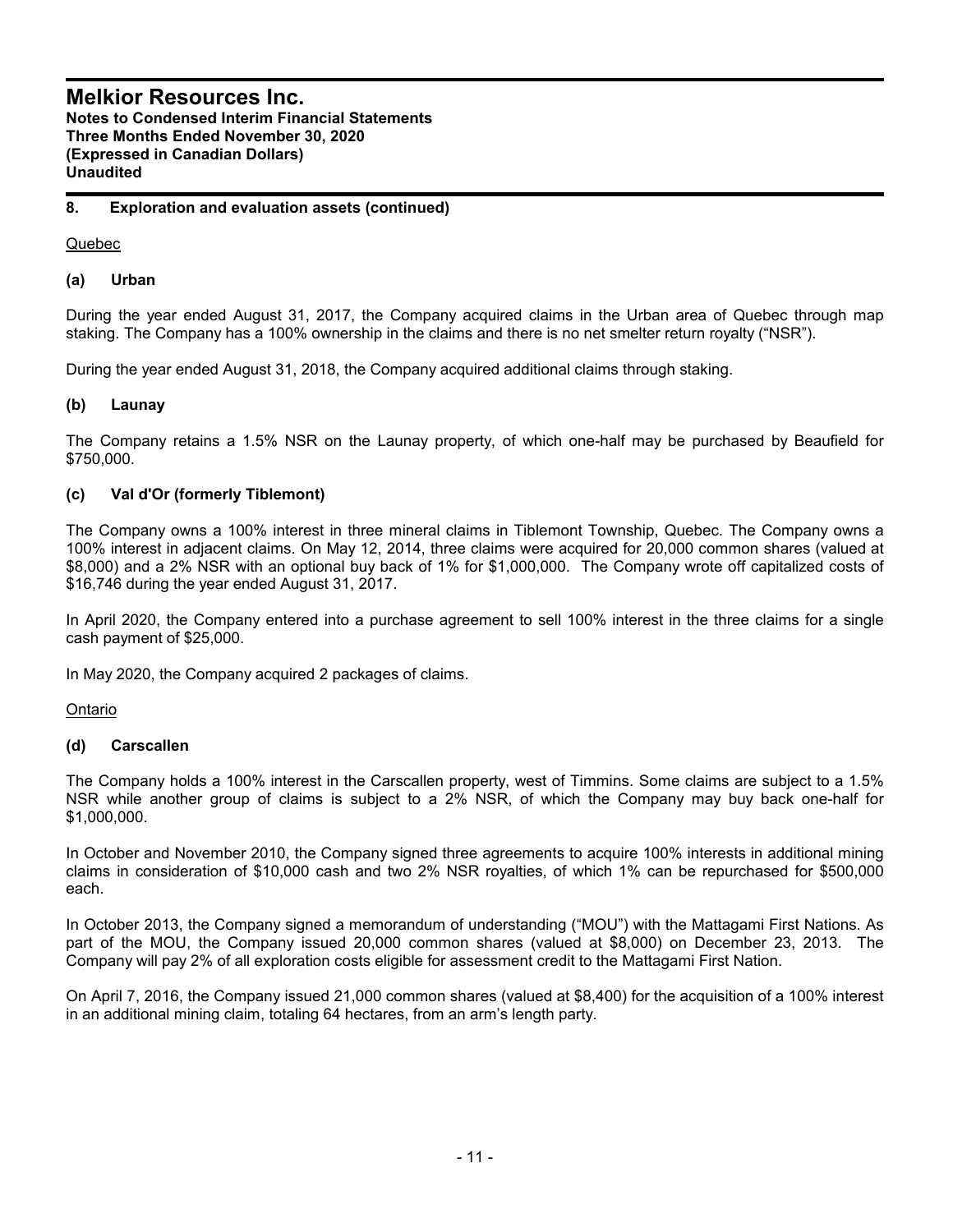# **8. Exploration and evaluation assets (continued)**

## **(d) Carscallen (continued)**

During the year ended August 31, 2017, the Company acquired additional claims through cash purchase agreements and staking. One of the claims is subject to a 2% NSR.

During the year ended August 31, 2018, the Company entered into three agreements for the purchase of six additional claims for the Carscallen property. The Company paid \$12,500 and issued 10,000 common shares (valued at \$7,000) as consideration. Two of the claims are subject to a 2% NSR.

During the year ended August 31, 2017, the Company paid \$5,000 for a 100% interest in a claim located in the Carscallen Township. This claim is part of the Big Marsh property, where the Company has existing claims. The previous claims were deemed impaired during the year ended August 31, 2016.

The Company also holds a 100% interest in claims forming the Bristol property acquired through staking during the year ended August 31, 2017.

On May 6, 2020, the Company entered into an option agreement of 6 cell units (the "Carscallen Claims"). Pursuant to the option agreement, the Company can acquire 100% interest in the Carscallen Claims, subject to a 3% NSR, in consideration for:

- On signing, cash payment of \$10,000 (paid);
- Upon TSX-V acceptance, issuance of 75,000 shares of the Company (issued, valued at \$61,500);
- On the first anniversary, cash payment of \$10,000 and issuance of \$25,000 worth of shares issued at the weighted average price of the common shares for the 10 trading days immediately preceding; and
- On the second anniversary, cash payment of \$10,000 and issuance of \$25,000 worth of shares issued at the weighted average price of the common shares for the 10 trading days immediately preceding.

The Company may purchase one-half of the NSR at any time for the sum of \$1,000,000.

On September 28, 2020, the Company completed a strategic partnership with Kirkland Lake Gold Ltd ("Kirkland"). Under the terms of the option agreement (the "Kirkland Option Agreement") between the Company and Kirkland, the Company granted Kirkland the right to earn-in up to a 75% interest in the Carscallen Project and acquire up to 1,250,000 units of the Company on a private placement basis (see note 9(b)).

Under the terms of the Kirkland Option Agreement, Kirkland has an option to earn a 50% interest in the Carscallen Project in consideration for completing \$10 million in exploration expenditures over a period of 5 years (the "Phase 1 Expenditures"). Kirkland has a minimum commitment of \$3 million during the first 2 years of the option period. Should Kirkland fail to incur the Phase 1 Expenditures during the option period, Kirkland's option to acquire the 50% interest shall expire.

Upon Kirkland completing the Phase 1 Expenditures and earning its 50% interest, the parties shall enter into a joint venture agreement to carry on operations with respect to the Carscallen Project (the "Joint Venture"). Upon the formation of a Joint Venture, Kirkland will have the right to earn an additional 25% interest in the Carscallen Project by incurring exploration expenditures of \$100 million within the first 5 years of the formation of the Joint Venture. Any additional funds required beyond the \$100 million will be contributed by the Joint Venture parties based on their proportional joint venture interests.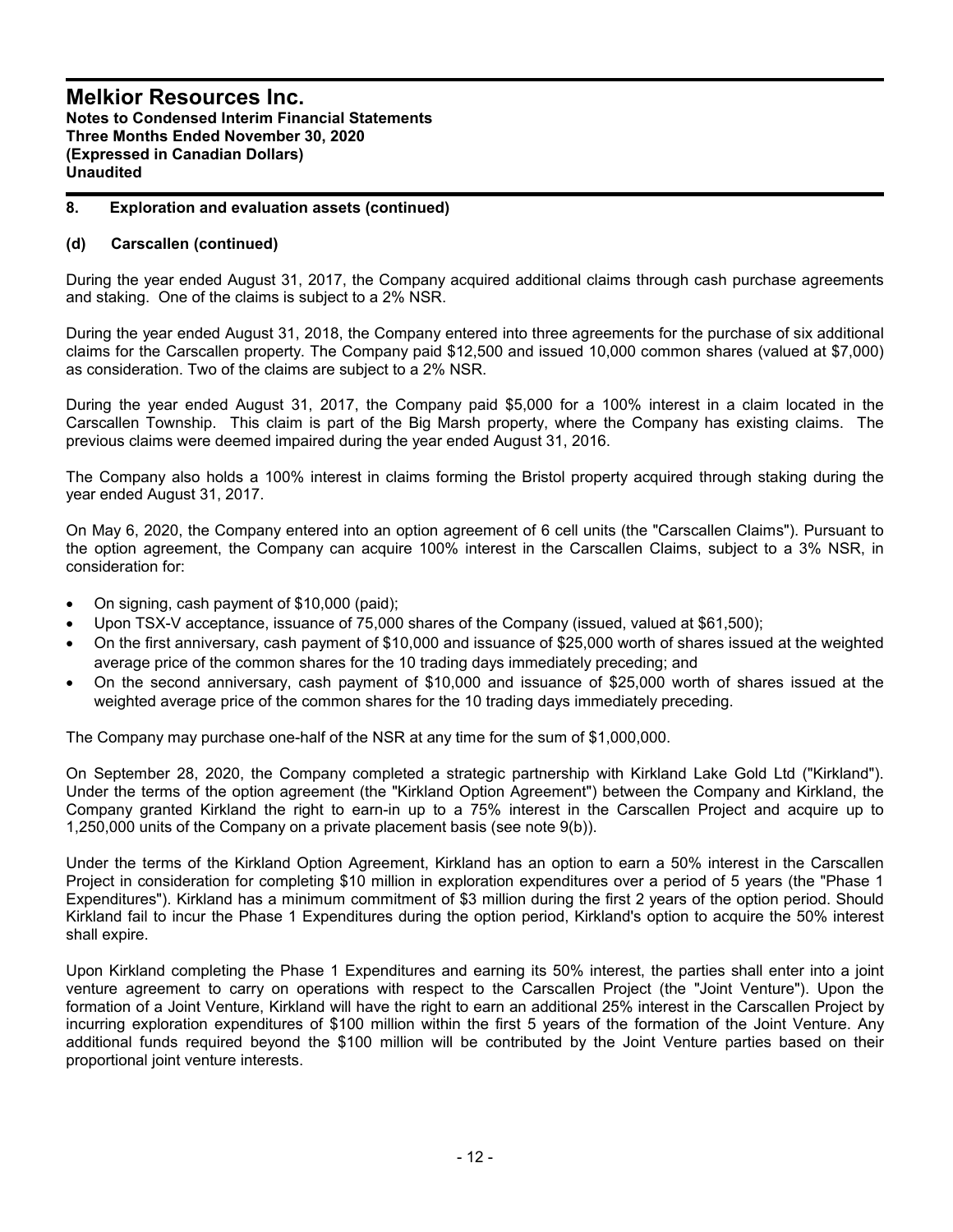# **8. Exploration and evaluation assets (continued)**

# **(e) Hemlo**

On May 12, 2017, the Company entered into an agreement to acquire a 100% interest in the Hemlo property. The Company paid \$5,000 and issued 150,000 common shares (valued at \$90,000) as consideration. The vendor holds a 3% NSR, of which one-third may be purchased by the Company for \$1,000,000.

During the year ended August 31, 2017, the Company acquired additional claims through cash purchase agreements and staking.

On November 20, 2020, the Company announced the closing of an option and joint venture agreement with Barrick Gold Inc. ("Barrick"), a wholly-owned subsidiary of Barrick Gold Corporation. Under the terms of the option agreement entered into between the Company and Barrick (the "Barrick Option Agreement"), Melkior has granted Barrick the right to earn-in up to a 75% interest in the Hemlo Project located 20 kilometres east of Barrick's Hemlo Mine.

Under the terms of the Barrick Option Agreement, Barrick has an option to earn a 75% interest in the Property in consideration for completing \$4 million in exploration expenditures over a period of 5 years. Barrick has a minimum commitment of \$0.5 million during the first 2 years of the option period. Barrick will act as the operator of the Hemlo Project during the option period. All expenditures beyond the minimum commitment are optional. Should Barrick fail to incur the expenditures during the option period, Barrick's option to acquire the 75% interest shall expire.

Upon Barrick completing the expenditures and earning its 75% interest, the parties shall enter into a joint venture agreement to carry on operations with respect to the Hemlo Project. Funds required for further development will be contributed by the joint venture parties based on their proportional joint venture interests. Dilution of a shareholder's interest below 10% will result in the conversion of the interest to a NSR royalty of either 1% or 2% on certain claims dependent on pre-existing royalties.

# **9. Share capital**

# **(a) Authorized share capital**

- (i) an unlimited number of common shares without par value, voting and participating; and
- (ii) an unlimited number of preferred shares with an 8% non-cumulative dividend, redeemable at the request of the Company at paid-up capital.

On February 26, 2020, the Company affected a 10-to-1 stock consolidation, which has been retrospectively applied in these financial statements.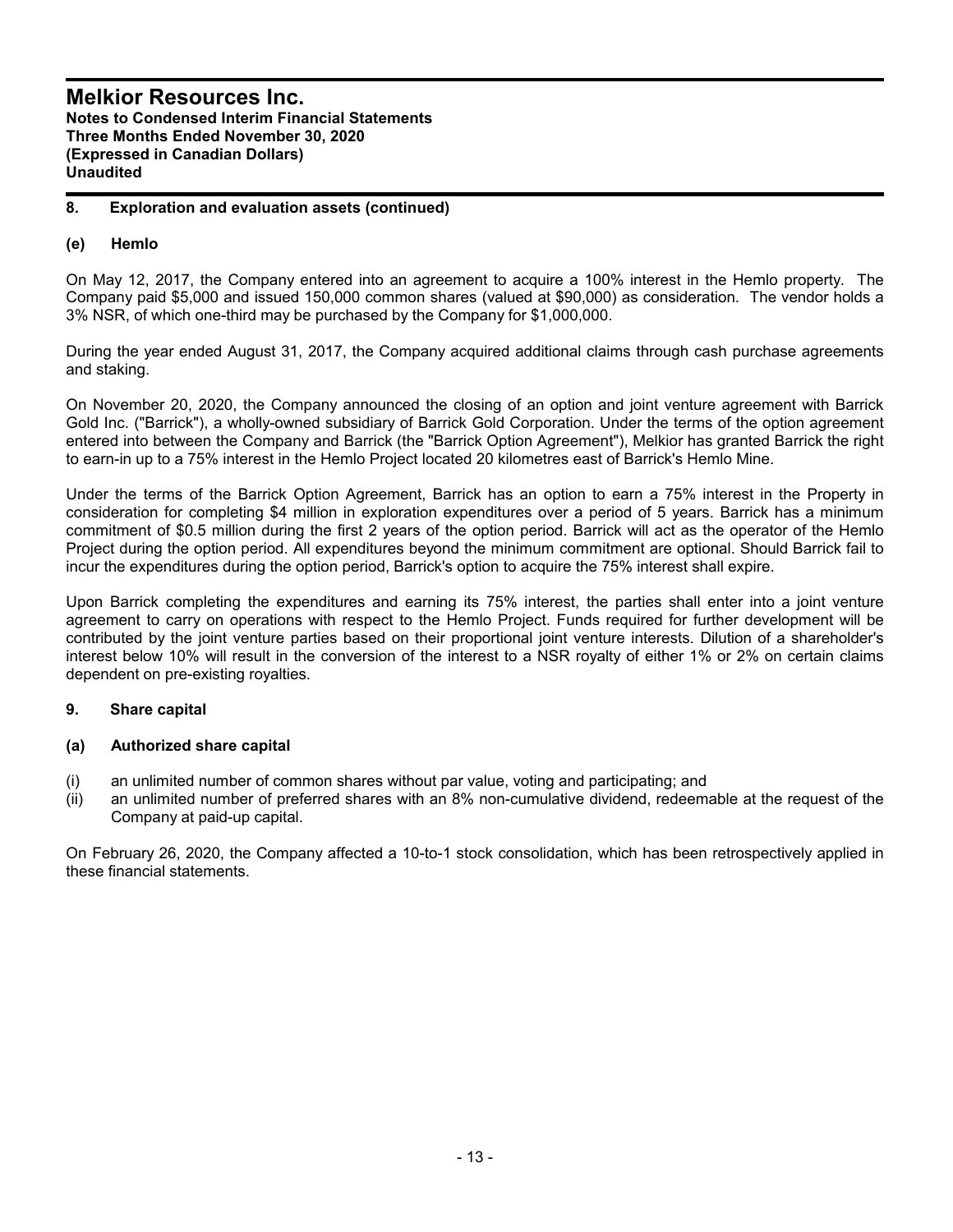# **9. Share capital (continued)**

# **(b) Issued**

During the three months ended November 30, 2020

On September 28, 2020, pursuant to the terms of the Kirkland option agreement, the Company closed a subscription by Kirkland of 1,250,000 units of the Company at \$0.80 per unit on a private placement basis for total gross proceeds of \$1 million. Each unit consists of one common share and one common share purchase warrant. Each warrant will entitle Kirkland to purchase one additional common share of the Company at a price of \$1.20 per share for a period of 2 years from the date of issue.

## During the year ended August 31, 2020

On May 22, 2020, the Company issued 75,000 common shares (valued at \$61,500) for the acquisition of Carscallen Claims (see note 8(d)).

On August 28, 2020, the Company closed a non-brokered flow-through private placement and issued 608,695 flowthrough shares at \$1.15 per share for gross proceeds of \$699,999, received subsequent to August 31, 2020. The flowthrough premium paid by investors was calculated as \$0.29 per share. Accordingly, \$176,522 was recorded as flowthrough share liabilities. The Company incurred cash share issuance cost of \$54,000.

# **(c) Stock options**

The Company maintains a stock option plan (the "Plan") pursuant to which options to purchase common shares may be granted for its eligible directors, officers and employees of the Company, as well as persons providing ongoing services to the Company.

The number of shares to be delivered upon the exercise of all options granted under the amended plan shall not exceed 10% of the aggregate number of common shares of the Company issued and outstanding.

Unless indicated otherwise by the Board at the time of grant, one-sixth of options granted shall vest every three months from the date of the grant.

In the event that an optionee ceases to be an eligible person prior to the expiry date of their respective options, the options shall expire 12 months after the termination date or on the expiry date, whichever comes first (except for persons providing investor relations activities who will remain subject to a 30-day expiry period). In the event of termination with cause, the options of an eligible person shall expire on the date of notice of termination.

The purchase price of the common shares, upon exercise of each option granted under the Plan, shall be a price fixed for such option by the Board of Directors upon grant of each such option, but such price shall not be less than the market price at closing of transactions the day prior to the grant or any other regulations by the TSX-V. Each option, unless sooner terminated in accordance with the terms, conditions and limitations thereof, or unless sooner exercised, shall expire on the date determined by the Board of Directors when the option is granted or, failing such determination, not later than upon the tenth anniversary of the grant of the option.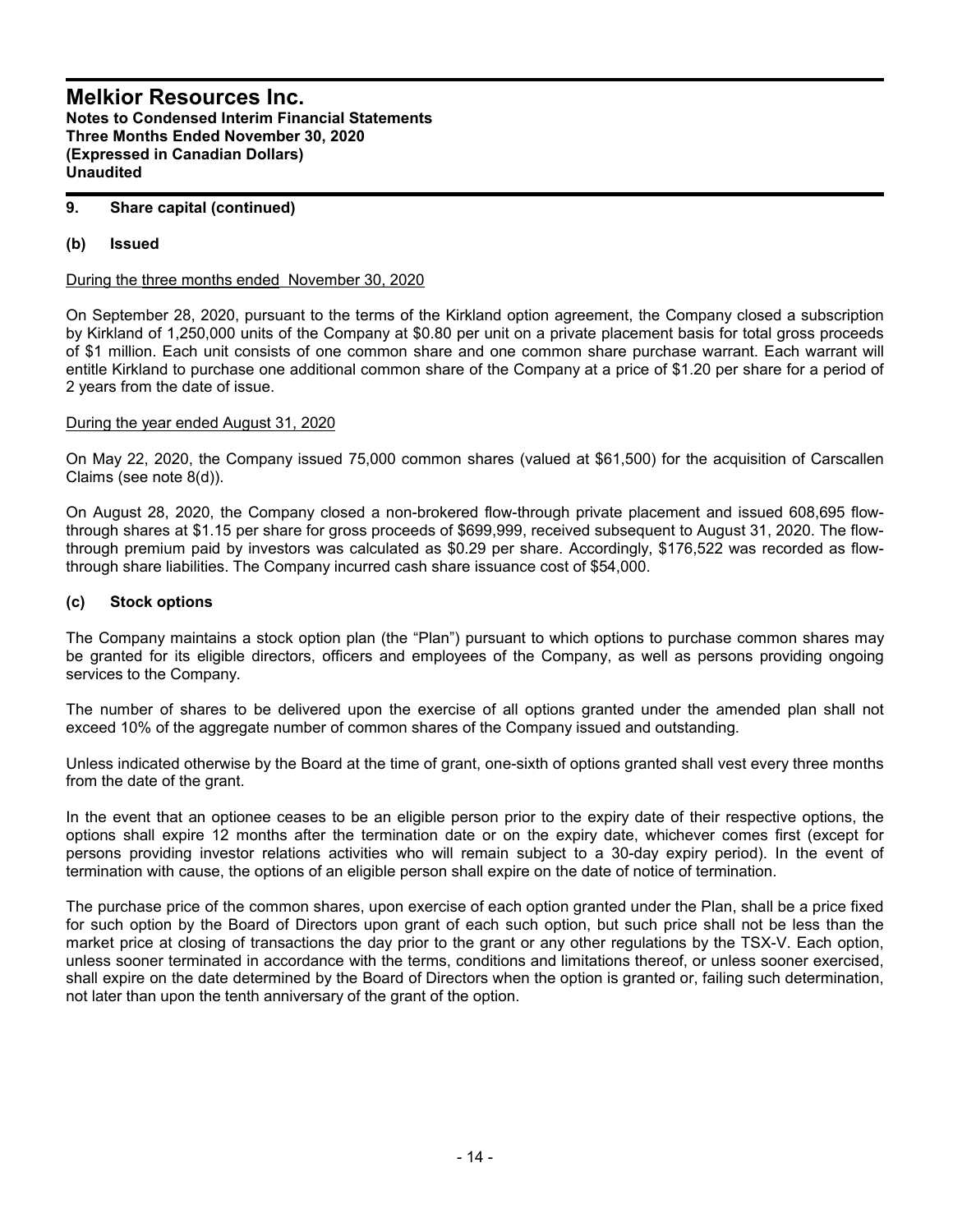## **9. Share capital (continued)**

# **(c) Stock options (continued)**

The total number of options granted to any one individual in any 12-month period will not exceed 5% of the issued common shares. The total number of options granted to a consultant in any 12-month period will not exceed 2% of the issued common shares at the time of grant. The total number of options granted to persons providing investor relations activities in any 12-month period will not exceed 2% of the issued common shares at the time of grant. These options must vest in stages over a 12-month period from the date of grant with no more than 25% of the options vesting in any three-month period.

All share-based payments will be settled in equity. The Company has no legal or constructive obligation to repurchase or settle the options in cash.

A summary of changes of the Company's common share purchase options is presented below for the periods ended November 30, 2020 and 2019:

|                                                | Number of<br>stock options | Weighted<br>average<br>exercise price |      |  |
|------------------------------------------------|----------------------------|---------------------------------------|------|--|
| Balance, August 31, 2019 and November 30, 2019 | 460,000                    | S                                     | 1.33 |  |
| Balance, August 31, 2020 and November 30, 2020 | 1.815.000                  |                                       | 0.53 |  |

The following table reflects the actual stock options issued and outstanding as of November 30, 2020:

| <b>Expiry date</b> | <b>Exercise</b><br>price(\$) | <b>Weighted average</b><br>remaining<br>contractual<br>life (years) | Number of<br>options<br>outstanding | Number of<br>options<br>vested<br>(exercisable) |  |
|--------------------|------------------------------|---------------------------------------------------------------------|-------------------------------------|-------------------------------------------------|--|
|                    |                              |                                                                     |                                     |                                                 |  |
| May 31, 2021       | 1.00                         | 0.50                                                                | 160,000                             | 160.000                                         |  |
| April 22, 2023     | 0.35                         | 2.39                                                                | 50,000                              | 50,000                                          |  |
| January 10, 2024   | 1.50                         | 3.11                                                                | 170,000                             | 170,000                                         |  |
| February 27, 2025  | 0.20                         | 4.25                                                                | 1,025,000                           | 1,025,000                                       |  |
| June 25, 2023      | 0.80                         | 2.57                                                                | 410,000                             | 410,000                                         |  |
|                    |                              |                                                                     |                                     |                                                 |  |
|                    | 0.53                         | 3.38                                                                | 1,815,000                           | 1,815,000                                       |  |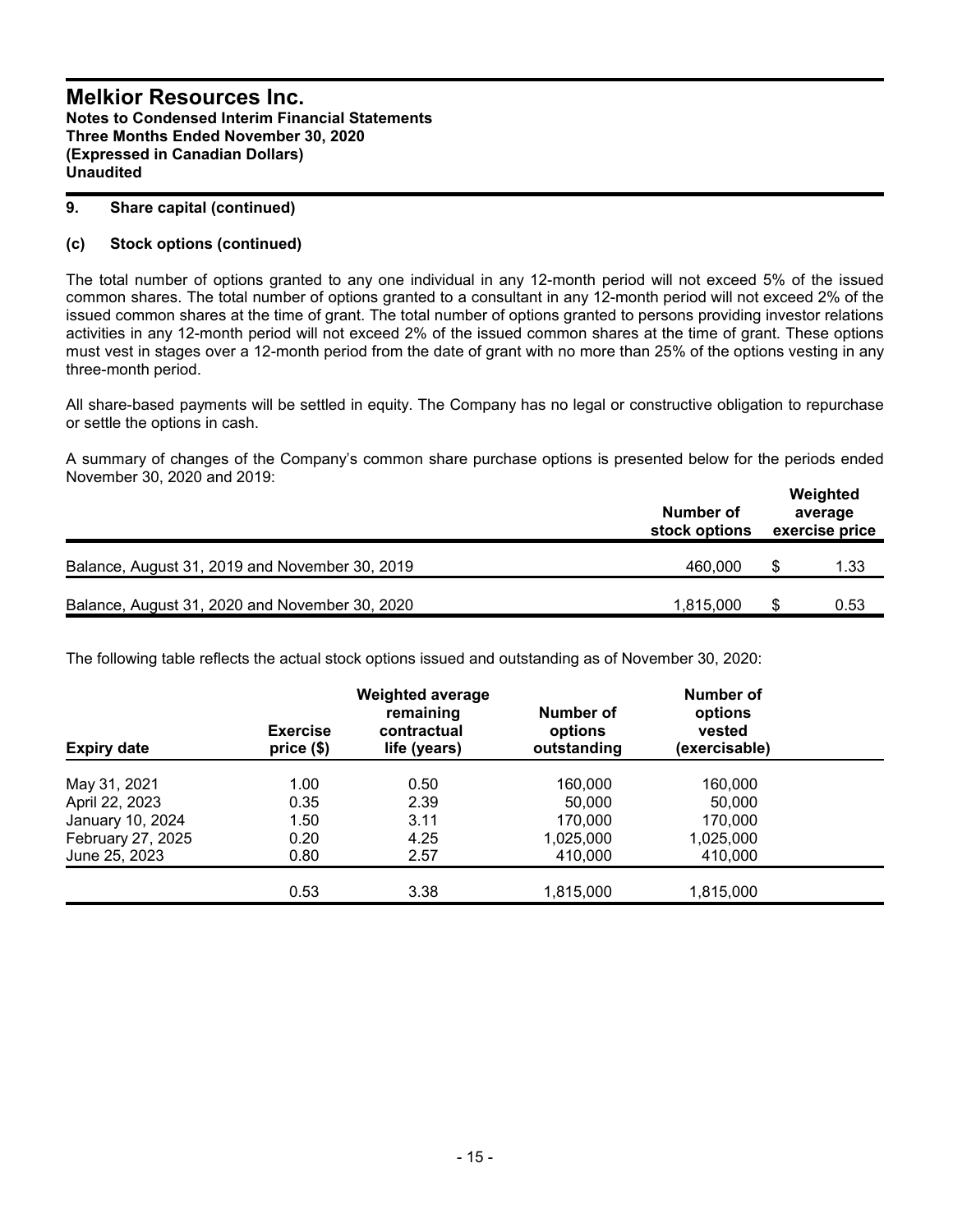# **9. Share capital (continued)**

# **(d) Warrants**

Warrant transactions and the number of warrants outstanding are summarized as follows:

|                                                                                  | Number of<br>warrants  | Weighted<br>average<br>exercise price |
|----------------------------------------------------------------------------------|------------------------|---------------------------------------|
| Balance, August 31, 2019, November 30, 2019 and August 31, 2020<br><b>Issued</b> | 2,000,000<br>1,250,000 | 0.85<br>1.20                          |
| Balance, November 30, 2020                                                       | 3,250,000              | 0.98                                  |

The following warrants were outstanding and exercisable as of November 30, 2020:

| <b>Expiry date</b> | <b>Exercise</b><br>price(\$) | <b>Weighted average</b><br>remaining<br>contractual<br>life (years) | Number of<br>warrants<br>outstanding | Number of<br>warrants<br>exercisable |  |
|--------------------|------------------------------|---------------------------------------------------------------------|--------------------------------------|--------------------------------------|--|
| June 8, 2021 (i)   | 0.85                         | 0.52                                                                | 2,000,000                            | 2,000,000                            |  |
| September 28, 2022 | 1.20                         | 1.83                                                                | 1,250,000                            | 1,250,000                            |  |
|                    | 0.98                         | 1.02                                                                | 3,250,000                            | 3,250,000                            |  |

(i) In January 2021, the Company extended the expiry date of the 2,000,000 warrants from June 8, 2021 to June 8, 2023.

# **(e) Finders' warrants**

|                                                | Number of<br>warrants | Weighted<br>average<br>exercise price |      |
|------------------------------------------------|-----------------------|---------------------------------------|------|
| Balance, August 31, 2019 and November 30, 2019 | 75.321                |                                       | 0.85 |
| Balance, August 31, 2020 and November 30, 2020 | 29.167                | \$.                                   | 1.10 |

The following finders' warrants were outstanding and exercisable as of November 30, 2020:

| <b>Expiry date</b> | <b>Exercise</b><br>$price($)$ | <b>Weighted average</b><br>remaining<br>contractual<br>life (years) | Number of<br>warrants<br>outstanding | Number of<br>warrants<br>exercisable |  |
|--------------------|-------------------------------|---------------------------------------------------------------------|--------------------------------------|--------------------------------------|--|
| April 2, 2021      | 1.10                          | 0.34                                                                | 29,167                               | 29,167                               |  |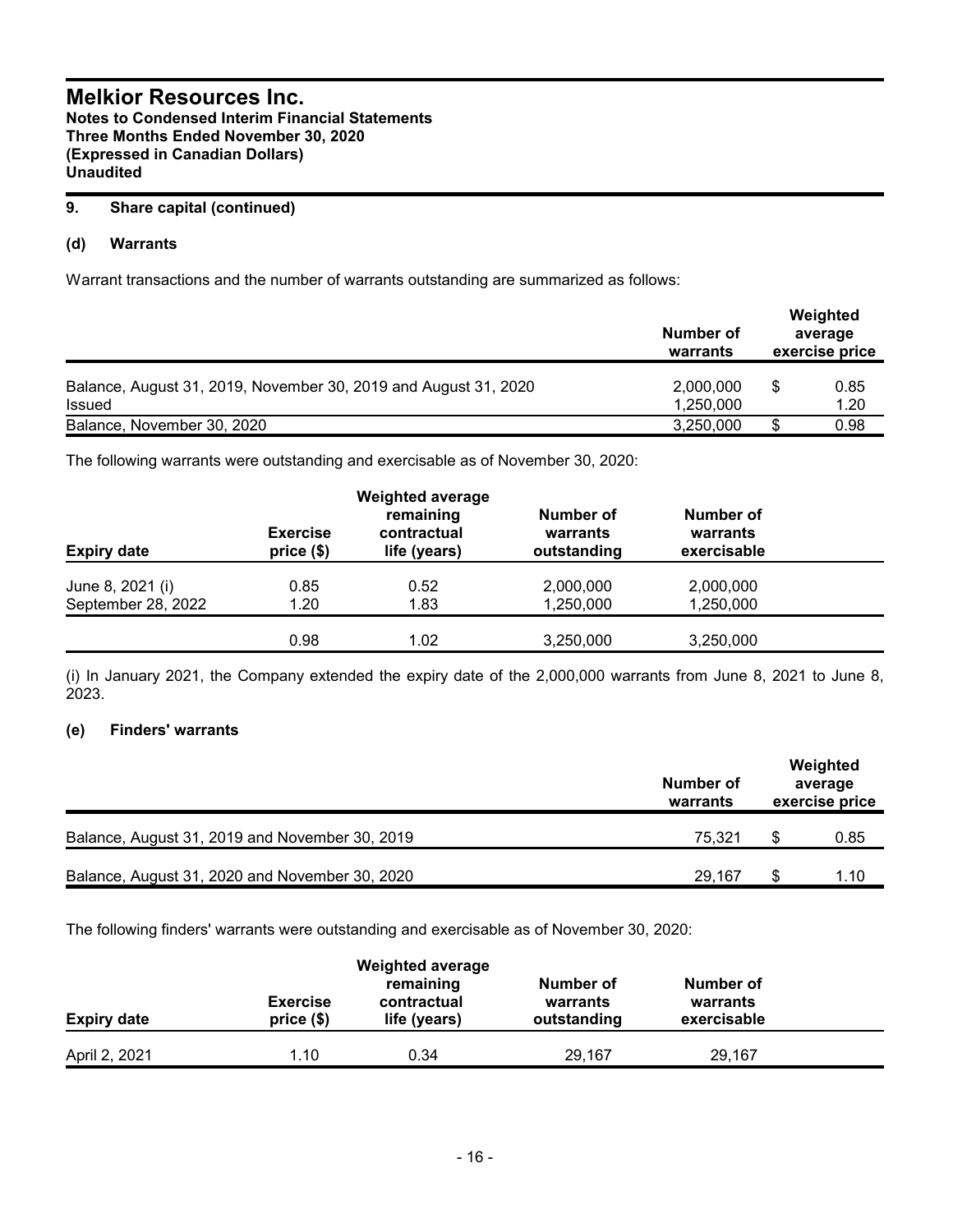## **10. Related party transactions**

The Company's related parties include companies controlled by officers and close family members of directors and key management, as described below.

Unless otherwise stated, none of the transactions incorporated special terms and conditions and no guarantees were given or received. Outstanding balances are usually settled in cash.

The Company's key management personnel are members of the Board of Directors (of which the president of the Company is a member), as well as the chief financial officers and the corporate secretary. Key management compensation is as follows:

|                                    | <b>Ended</b><br>2020 |   | <b>Three Months Three Months</b><br>Ended<br>November 30, November 30,<br>2019 |  |
|------------------------------------|----------------------|---|--------------------------------------------------------------------------------|--|
| Consulting and management fees (i) | 18.750               | S | ۰                                                                              |  |
| Professional fees (ii)             | 8,835                |   | 7,636                                                                          |  |
| Regulatory fees (ii)               | 4.714                |   | 4,556                                                                          |  |
| Total key management compensation  | 32.299               | S | 12,192                                                                         |  |

As at November 30, 2020, the balance due to related parties amounted to \$2,190 (August 31, 2020 - \$30,787) and was recorded in accounts payable and accrued liabilities.

(i) Management fees to the Company's CEO are paid pursuant to a 2020 consulting agreement under which Silverwater Capital Corp., a company controlled by the Company's CEO, receives a monthly fee of \$5,000. The Company can terminate the agreement with three months' notice.

(ii) During the three months ended November 30, 2020, the Company paid professional fees and regulatory fees of \$13,549 (three months ended November 30, 2019 - \$12,192) to Marrelli Support Services Inc. ("MSSI"), DSA Corporate Services Inc. ("DSA Corp") and DSA Filing Services Limited ("DSA Filing"), together known as the "Marrelli Group", for:

- Eric Myung, an employee of Marrelli Group, to act as the CFO of the Company;
- Bookkeeping services;
- Regulatory filing services;
- Corporate secretarial services.